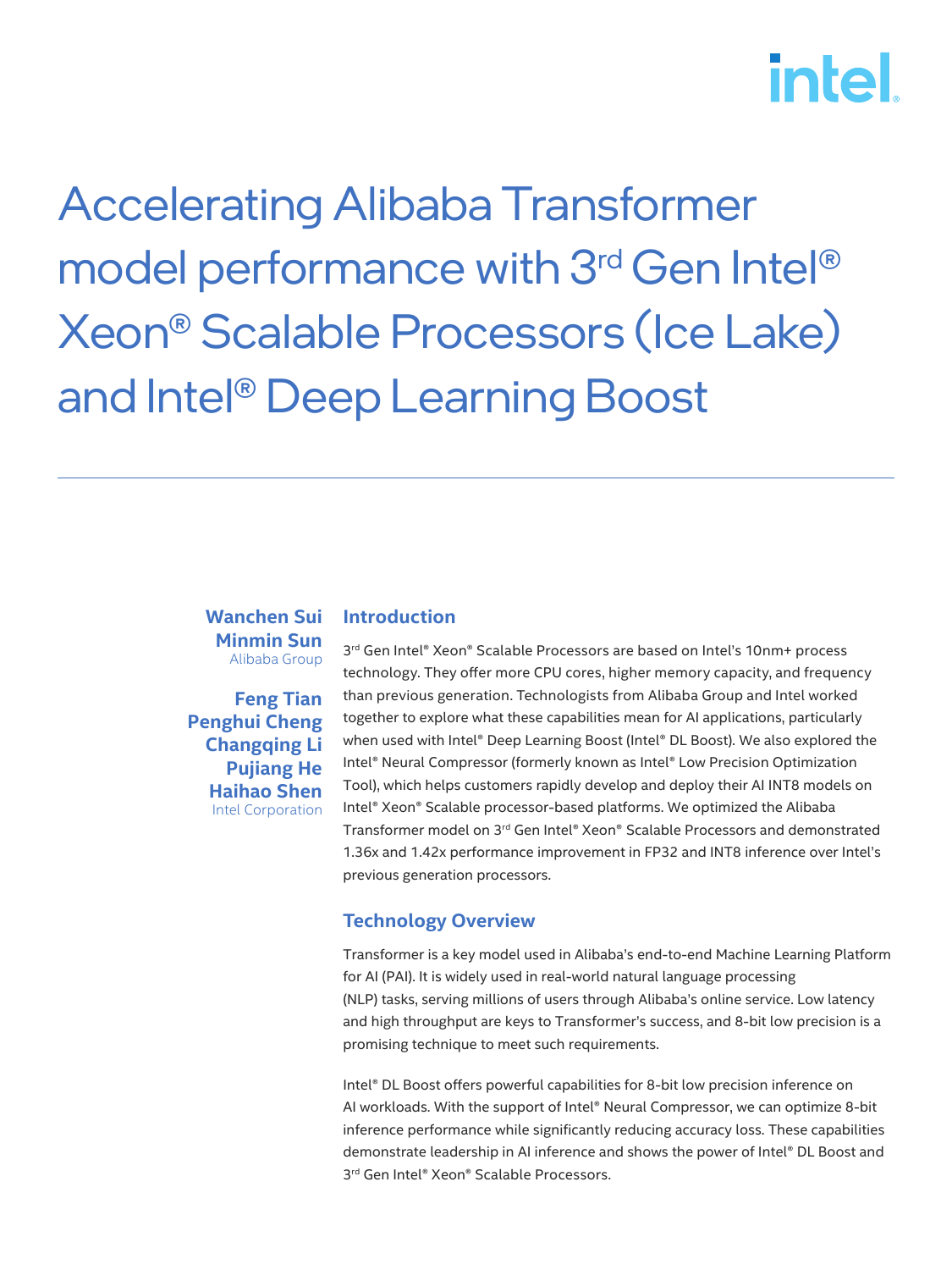

**Figure 1.** Subgraph of Transformer building block. (Image source: [Vaswani, et al., 2017](http://papers.nips.cc/paper/7181-attention-is-all-you-need.pdf))

## **Model Analysis**

#### **Mode structure**

Figure 1 shows the subgraph of the Transformer building block.

According to the graph, some ops are applicable for INT8 quantization to leverage the power of the Intel® Advanced Vector Extensions 512 with Intel® DL Boost Vector Neural Network Instructions (AVX512\_VNNI). We utilize Intel® Neural Compressor to automatically generate an INT8 model that meets a predefined accuracy loss goal. Currently, Intel® Neural Compressor supports quantization tuning on the PyTorch imperative path. We rely on the Intel® Neural Compressor to traverse all possible quantization schema tuning space, such as per-tensor, per-channel, asymmetric, and symmetric setting for each quantizable operations. This approach produces an optimized quantized model. The following is a code snippet of using Intel® Neural Compressor to enable the Transformer model.

```
import neural_compressor as no
from nc.metric import BaseMetric
class Dataset(object):
 def __init__(self):def _getitem_(self, index):
 def len (self):# Define a customized Metric function
class MyMetric(BaseMe
 def __init__(self, *args):def update(self, predict, Label):
 def \nest(self):def result(self):# Quantize with customized dataloader and metric
from neural_compressor.experimental import Quantization, common
quantizer = Quantization('./conf.yaml')
dataset = Dataset()
quantizer.metric = common.Metric(MyMetric)
quantizer.calib_dataloader = common.DataLoader(dataset, batch_size=1)
quantizer.eval_dataloader = common.DataLoader(dataset, batch_size=1)<br>quantizer.model = common.Model(model)
q_model = quantizer()
```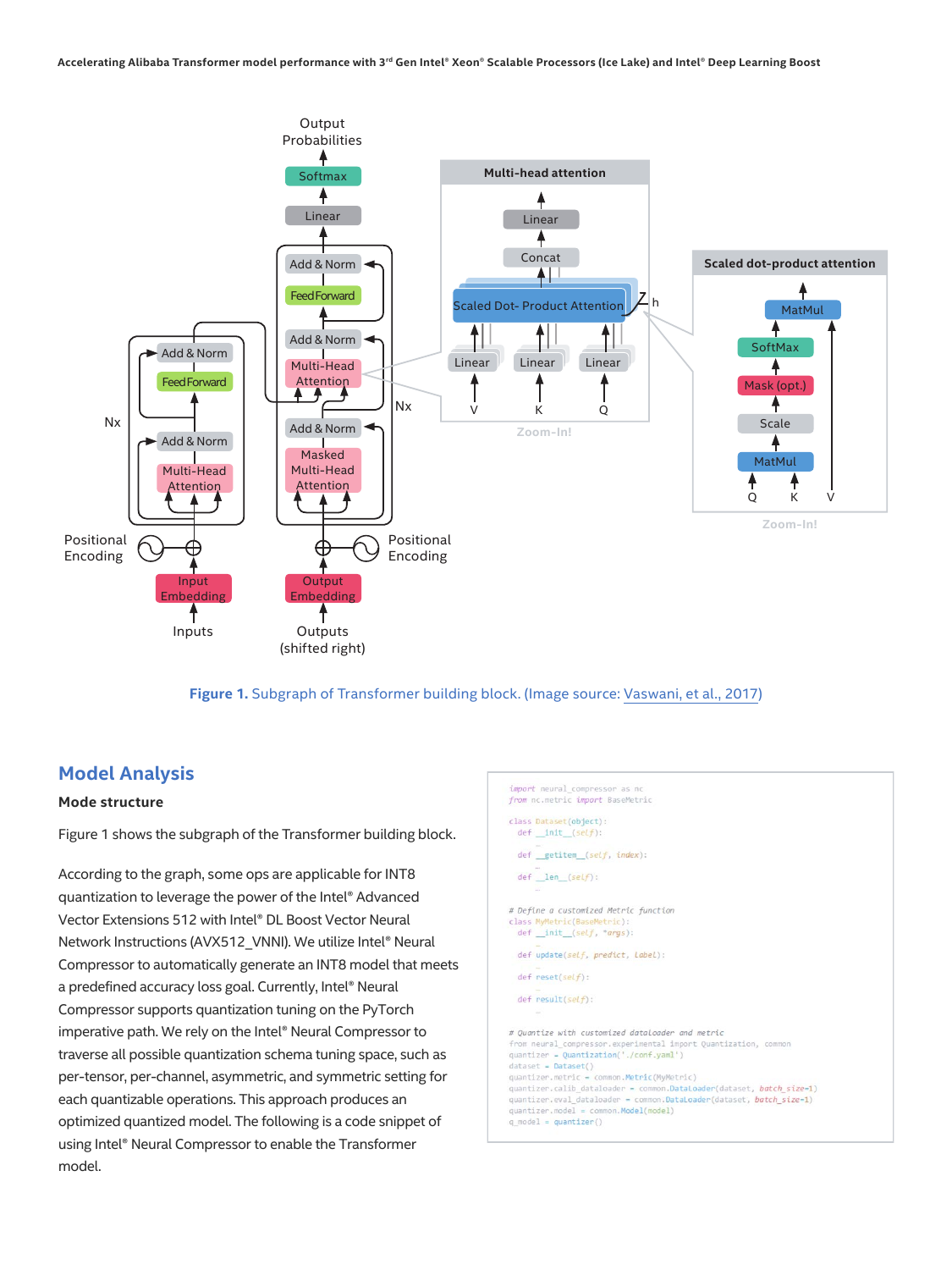For more information about how to use Intel® Neural Compressor to enable the new quantized [model, please refer](https://github.com/intel/lpot) to the Intel® Neural Compressor page on [GitHub.](https://github.com/intel/lpot)

#### **Model pro iling**

Alibaba's Transformer model is a PyTorch model. We adopted profiling methodology to analyze the model performance. From the FP32 model profiling log below, we see that model is computation intensive. We see further that 70 percent of total time occupied by computation-intensive ops, such as conv and matmul. This information tells us that the AVX512\_VNNI should bring a significant performance speed on the Transformer model. Meanwhile, increased memory bandwidth and frequency of the 3<sup>rd</sup> Gen Intel® Xeon® Scalable Processors should also deliver benefits for memory-intensive operations.

| # of Calls     | <b>College</b>    | Self CPU | Self CPU % | Name                     |
|----------------|-------------------|----------|------------|--------------------------|
|                | $\cdots$          |          |            |                          |
| 331            | $\sim$ 100 $\sim$ | 76.644ms | 37.67%     | aten::mm                 |
| $\overline{2}$ | $\sim$ 100 $\sim$ | 59.650ms | 29.32%     | aten::mkldnn convolution |
| 664            | $\sim$ 100 $\sim$ | 7.821ms  | 3.84%      | aten::copy               |
| 144            | $\sim$ .          | 5.779ms  | 2.84%      | aten: : hmm              |
| 331            | $\sim$            | 4.791ms  | 2.35%      | aten::add                |
| 1              | $\sim$ 100 $\sim$ | 4.277ms  | 2.10%      | forward                  |
| 44             | $\sim 10$         | 4.038ms  | 1.98%      | aten::threshold          |
| 72             |                   | 3.922ms  | 1.93%      | aten:: softmax           |

The INT8 model profiling log below shows if all matmul ops get quantized, the computation speedup would be 76.644/(20.296 + 6.632) = 2.84x. NOTE: Here quantized conv ops get 59.65/11.65 = 5.12x performance speedup, which beyond 4x theoretical peak performance speedup. It is because the fp32 convolution op runs on oneDNN path which in fact includes two extra reorders before and after real convolution computation comparing with int8 convolution FBGEMM op.

|                        |      |            |          | $\cdots$             |            |
|------------------------|------|------------|----------|----------------------|------------|
|                        | Name | Self CPU % | Self CPU | <b>Contract</b>      | # of Calls |
|                        |      |            |          |                      |            |
|                        |      |            |          | $\cdots$             |            |
| quantized::linear      |      | 20.27%     | 20.296ms | $\sim$ $\sim$ $\sim$ | 289        |
| quantized::conv2d relu |      | 11.64%     | 11.653ms | $\sim$               |            |
| aten::copy             |      | 7.63%      | 7.636ms  | $\sim$ $\sim$ $\sim$ | 664        |
| quantized::linear relu |      | 6.62%      | 6.632ms  | $\sim$               | 42         |
| aten::bmm              |      | 5.91%      | 5.913ms  | $\sim$ $\sim$ $\sim$ | 144        |
| forward                |      | 4.20%      | 4.208ms  | $\sim$ $\sim$ $\sim$ |            |
| aten:: softmax         |      | 3.92%      | 3.926ms  |                      |            |

## **Performance and Validation**

After measuring the Transformer model on the 2<sup>nd</sup> Gen and 3<sup>rd</sup> Gen Intel® Xeon® Scalable Processors we saw impressive performance gains. Tables 1 and 2 show the end-to-end performance improvement for FP32 (Table 1) and INT8 (Table 2).







**Table 2.** Transformer Model Performance Gain for INT8

Figure 2 shows these results in chart form.



**Alibaba PAI NLP Transformer Model**

#### **Figure 2.** Generational speedups for FP32 and INT8 data types

By leveraging the latest Intel® DL Boost (INT8) Technology, we gained a significant performance increase observing a speedup of approximately 3.1x compared to the FP32 solution. As Alibaba customized the 3rd Gen Intel® Xeon® Scalable platform, the total